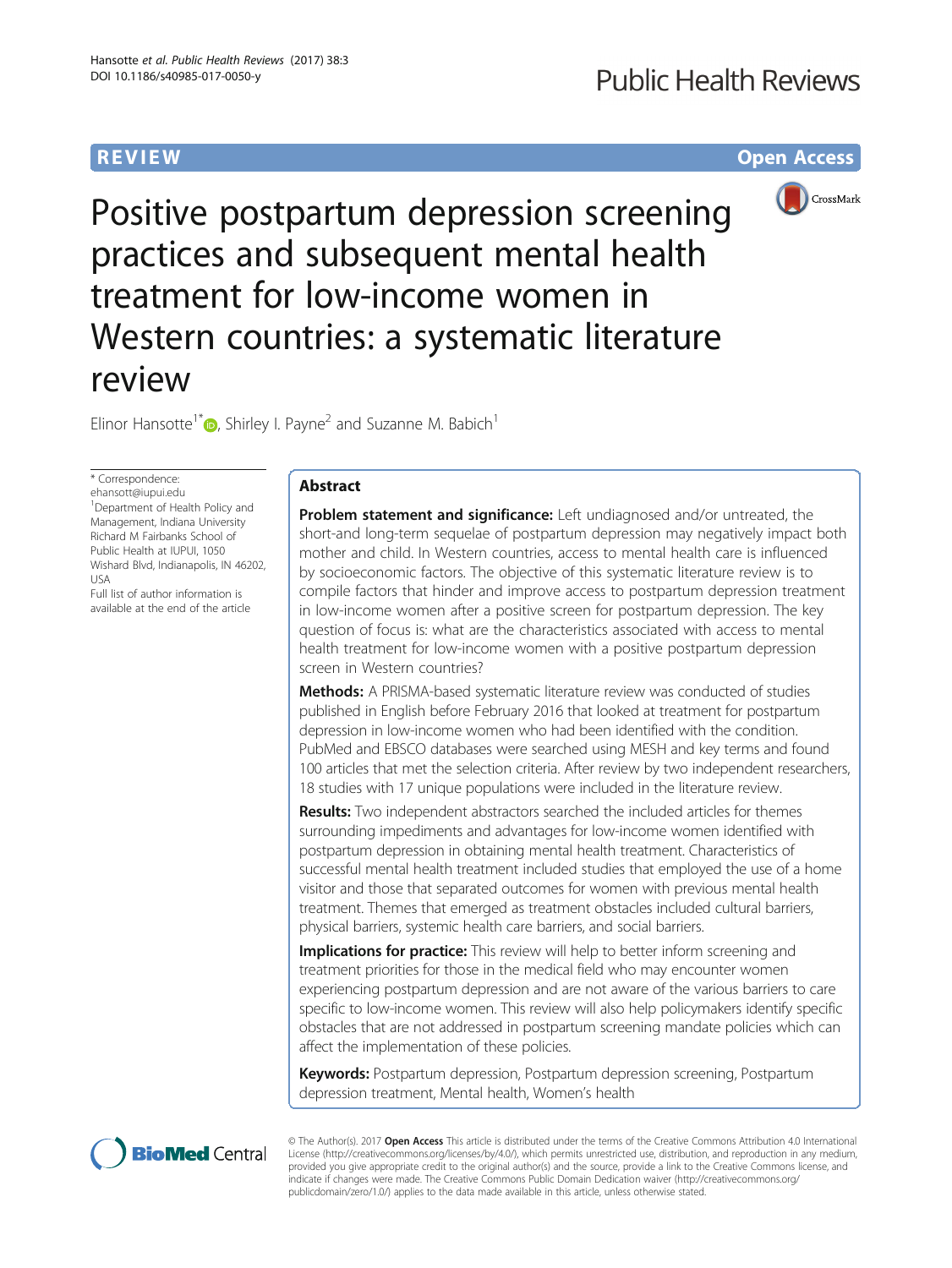### Background

Women are at risk to develop depression after childbirth, also known as the postpartum period [[1\]](#page-15-0). Postpartum depression (PPD), defined as nonpsychotic depression occurring up to 1 year after childbirth, is a "crippling mood disorder that erodes away at the joy and happiness of new mothers" [\[2](#page-15-0)–[4\]](#page-15-0). PPD is recognized as an international public health concern. There is an estimated prevalence of PPD of 10–20% among mothers in Western countries [[5](#page-15-0)–[7\]](#page-15-0). The few studies that have examined PPD prevalence in developing countries show similar or higher prevalence of this condition [[5, 6](#page-15-0), [8, 9](#page-15-0)]. If undiagnosed and/or untreated, PPD can adversely affect the mother and child, as well as the mother-child relationship [\[3](#page-15-0)]. For the mother, PPD has a deleterious effect on all social and familial relationships, functional status (including impaired parenting behaviors), and ability to care for the infant and herself, including increasing the risk of the mother harming herself. Maternal suicides account for up to 20% of all postpartum deaths [\[10](#page-15-0), [11\]](#page-15-0). The infant is at increased risk for long-term health and developmental problems (including cognitive, language, and school delays) and behavioral issues [\[1](#page-15-0), [2](#page-15-0), [4](#page-15-0), [12\]](#page-15-0).

Although the exact etiology of PPD has not been determined, there are known risk factors for developing this condition [\[13\]](#page-15-0). Women with lower socioeconomic status or educational attainment, history of depression prior to pregnancy, lack of social support, history of substance use/abuse, previous birth(s), and lower employment status are at higher risk for developing PPD [\[1, 2, 7](#page-15-0), [14](#page-15-0)]. Studies have shown that PPD occurs two to four times as often for women living in poverty, as compared to middle-or-upper-income women; socioeconomic status is often thought to be the most consistent predictor of PPD  $[1, 2, 4, 7, 11, 12, 15]$  $[1, 2, 4, 7, 11, 12, 15]$  $[1, 2, 4, 7, 11, 12, 15]$  $[1, 2, 4, 7, 11, 12, 15]$  $[1, 2, 4, 7, 11, 12, 15]$  $[1, 2, 4, 7, 11, 12, 15]$  $[1, 2, 4, 7, 11, 12, 15]$  $[1, 2, 4, 7, 11, 12, 15]$  $[1, 2, 4, 7, 11, 12, 15]$  $[1, 2, 4, 7, 11, 12, 15]$  $[1, 2, 4, 7, 11, 12, 15]$  $[1, 2, 4, 7, 11, 12, 15]$  $[1, 2, 4, 7, 11, 12, 15]$  $[1, 2, 4, 7, 11, 12, 15]$ . In the USA, the population most at risk for PPD is disproportionately represented by racial/ethnic minorities, such as African-American and Hispanic women. Perhaps relatedly, these are the populations affected the most by health care inequities associated with the lack of resources characteristic of low socioeconomic status [[11, 16\]](#page-15-0).

The most significant factor in the duration of PPD is the time it takes for the new mother to receive adequate, individualized treatment in the form of pharmacological, psychotherapeutic, and/or social support intervention [\[3](#page-15-0), [10, 12](#page-15-0), [17\]](#page-15-0). Although it does not guarantee treatment, the woman must first be screened for PPD, which is often accomplished using a tool such as the Edinburgh Postnatal Depression Scale (EPDS) or the Postpartum Depression Screening Scale or a self-report used as a proxy for clinical assessment [\[4](#page-15-0), [14](#page-15-0), [16](#page-15-0), [18](#page-15-0)]. Routine screening is encouraged, but not mandated, in most Western countries, but it is estimated that only about half of women in these countries with PPD receive any type of evaluation or treatment for the condition [[6, 7, 11](#page-15-0), [14](#page-15-0)]. Low-income women have lower rates of screening and treatment for PPD, in part due to lack of knowledge about PPD, economic barriers, and stigma [[14\]](#page-15-0).

The objective of this systematic literature review is to summarize the practices used to screen for PPD, as well as assess barriers to mental health treatment after a positive screen is received, among low-income women. The key question we want to address is: what are the characteristics associated with access to mental health treatment for lowincome women with a positive postpartum depression screen in Western countries? This review initially looked at literature with no geographic boundaries, but only studies from Western countries fit the inclusion criteria. For this review, PPD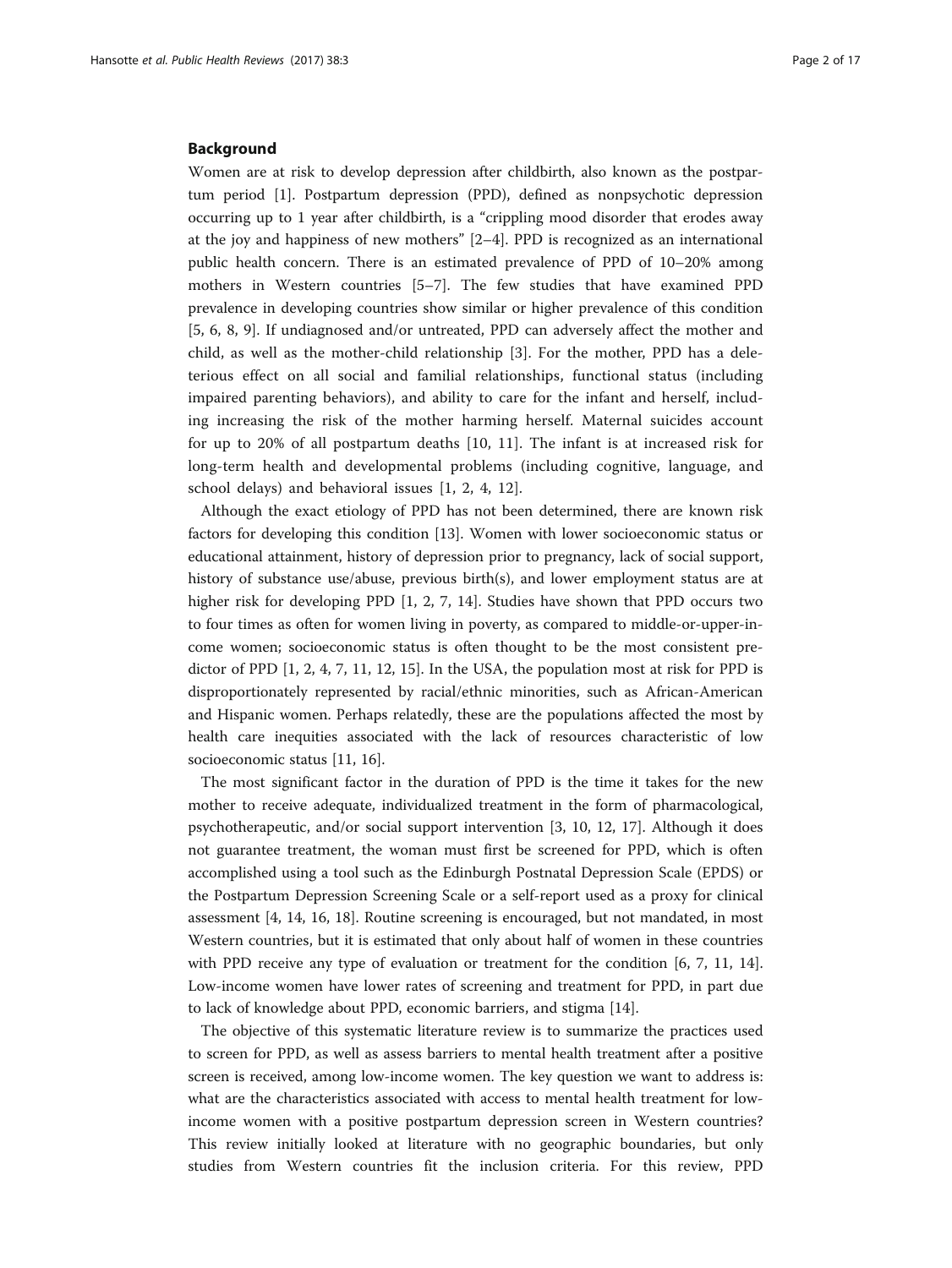symptoms are treated as either a clinical diagnosis of postpartum depression or a selfdiagnosis of PPD by study participants. Studies included in the review will be examined to determine how authors established the definition of a positive PPD screen and the rate and process by which women were referred for and sought treatment. Perceived barriers to treatment will be extracted from the articles to gain a broader understanding of the obstacles to mental health treatment for low-income postpartum women with PPD. The review targets low-income women, as this population universally has more barriers to care and thus is more vulnerable than women with greater access to resources.

## Global history of PPD

A brief historical overview is provided for context to help readers better understand the nature of the problem today.

Mood disturbances and psychoses during the postpartum period have been described since at least the time of Hippocrates, who considered the illnesses to originate specifically within the puerperal and lactation periods [\[19](#page-15-0), [20\]](#page-15-0). The first published paper devoted specifically to puerperal mental illness was printed in 1858 by Louis-Victor Marcé. Marcé's Treatise on Insanity in Pregnant, Postpartum and Lactating Women found that although the symptoms that pregnant and postpartum women were experiencing could be found in other mental disturbances, the combination of symptoms was distinct to the functional changes occurring within the reproductive system after childbirth and should therefore be classified as a separate diagnosis [\[21](#page-15-0)].

However, there was no consensus on the definition of depression in postpartum women until the late twentieth century. In the mid-1900s, Britain differentiated postpartum psychiatric disorders from nonpuerperal mental illness, but the USA viewed PPD either as harmless, fleeting "baby blues," or as affective or schizophrenic episodes [[21, 22\]](#page-15-0). Seeking a universal definition, clinicians and researchers began advocating for a clinical diagnosis of PPD in order for the condition to be recognized by health care systems [[23\]](#page-15-0). In the USA, PPD was formally recognized in 1994 as a clinical diagnosis in the Fourth Edition of the Diagnostic and Statistical Manual of Mental Disorders (DSM) to validate the stress some new mothers experience during the postpartum period [\[13](#page-15-0)]. Outside of the DSM, in Western countries, there are currently three accepted types of postpartum mood disorders: postpartum blues, the most common postpartum mood syndrome, defined as a mild and short-lasting ailment; PPD, an episode of major or minor depressive disorder in the postpartum period; and postpartum psychosis, a rare, acute psychiatric episode in the postpartum period [[18, 21](#page-15-0)].

Integrating mental health screening into primary care for pregnant and postpartum women and providing follow-up and treatment is a growing concern worldwide [[18](#page-15-0)]. Australia and New Zealand have published national recommendations stating that it is the provider's responsibility to be aware of the risks of PPD, to be able to identify the condition and to make the appropriate referrals for mental health treatment. Similarly, the Norwegian government is endorsing initiatives targeted at mental health issues in women during and after pregnancy [\[11\]](#page-15-0). In the USA, the Patient Protection and Affordable Care Act (ACA) went into effect in 2010 and contains language for providing support services to women and research support for PPD. Even before the ACA, individual states such as New Jersey (2006) and Illinois (2008) took action towards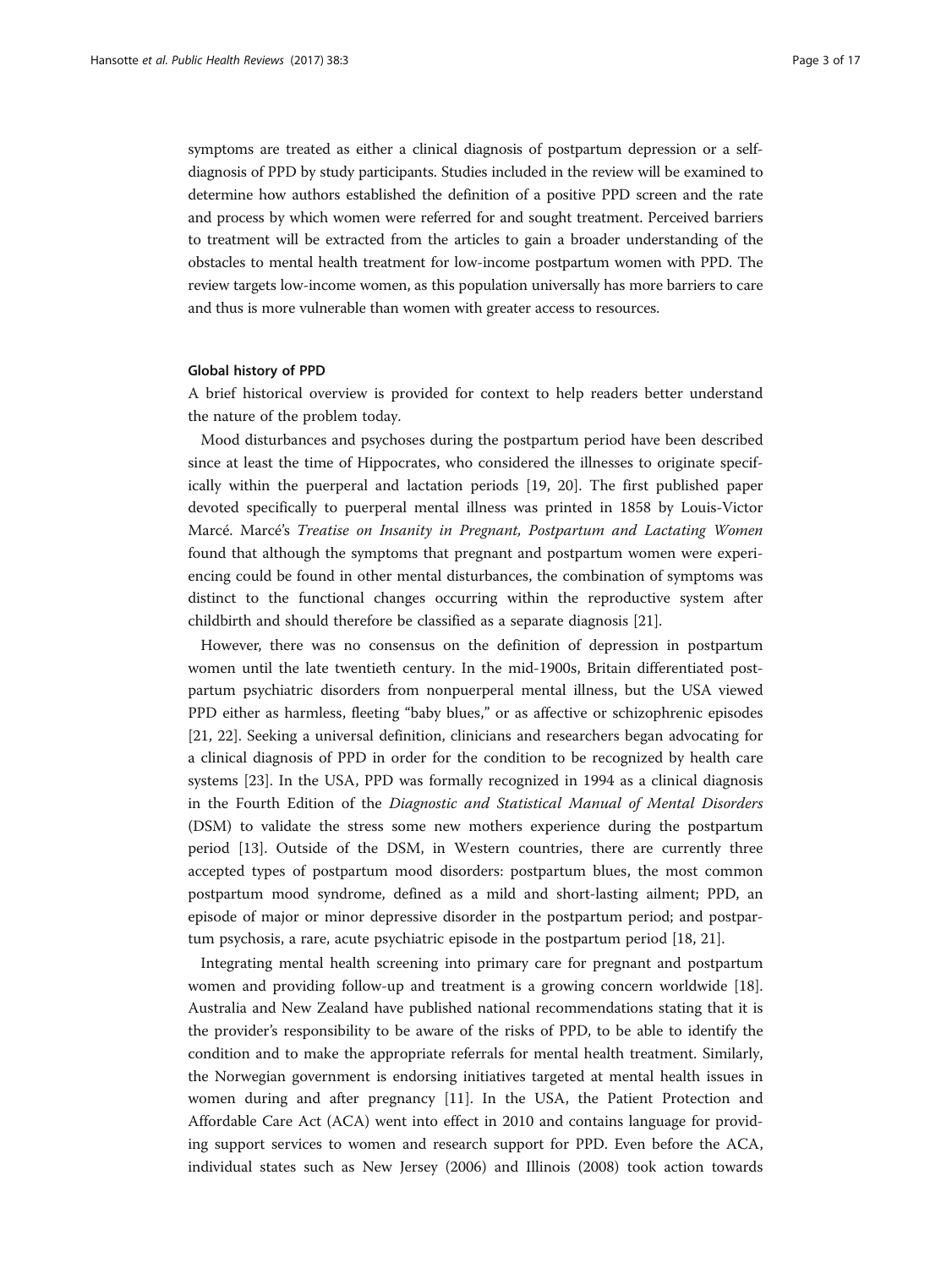mandating screening or physician reimbursement for screening for PPD [[18\]](#page-15-0). When examining strategies to better incorporate mental health care in developing countries, the World Health Organization found that the use of short validated screening tools has been effective in detecting patients with issues like PPD. In a study performed in Nigeria, the EPDS was an effective tool in identifying women with PPD [\[5](#page-15-0)].

Much of the research about PPD (including screening and treatment) has been confined to Western countries. Although the physiology of human pregnancy is the same worldwide, the mother's experience is greatly impacted by cultural factors. Some cultures do not recognize PPD, and mothers are sometimes reluctant to admit symptoms due to cultural expectations of women's behavior in motherhood. Since PPD is not universally recognized and treated, more research is needed across cultures to aid in a fuller understanding of the burden of PPD globally [\[20](#page-15-0)].

## Methods

A systematic literature review was conducted to identify postpartum depression screening practices and mental health treatment for low-income women.

## Data sources and search strategy

The Preferred Reporting Items for Systematic Reviews and Meta-Analyses (PRISMA) guidelines were used as a basis for our methodology. PubMed and EBSCO databases (no specified beginning date through February 2016) were comprehensively searched using variations and combinations of the following MESH and key terms and phrases: "pregnancy" and "pregnancy" [MESH]; "female" [MESH]; "Medicaid" [MESH]; "poverty" [MESH]; "medical assistance" [MESH]; "depression, postpartum" [MESH]; "depression" and "depression" [MESH]; "depressive disorder" [MESH]; "health services accessibility" [MESH]; "mental health services" [MESH]; "diagnosis" [MESH]; "screening"; "maternal depression and poverty"; "postpartum depression and poverty"; "maternal depression in low-income women"; "maternal depression"; and/or "postpartum depression in poor women".

## Inclusion and exclusion criteria

The inclusion and exclusion criteria for this systematic literature review were structured with the intent of understanding the heretofore-not-compiled topic of barriers to treatment specific to low-income women with a positive postpartum depression screen. Only empirical, English-language, peer-reviewed publications were considered for this study. In order to focus on scholarly evidence, we excluded reviews (including analyses), case reports, letters to the editor, executive summaries, governmental reports, and commentaries. We also excluded articles that did not include treatment as an outcome, articles that did not look at low-income women specifically, incomplete studies, articles that did not have a postpartum women group, and those for which treatment as an outcome was theoretical rather than measured. The term low-income used in this systematic literature review is not based on one specific definition; articles that selfidentified low-income populations were considered for inclusion. Included studies identified low-income women with the following measures: WIC recipients, women below the federal poverty rate, income categories with low-income specifications, Early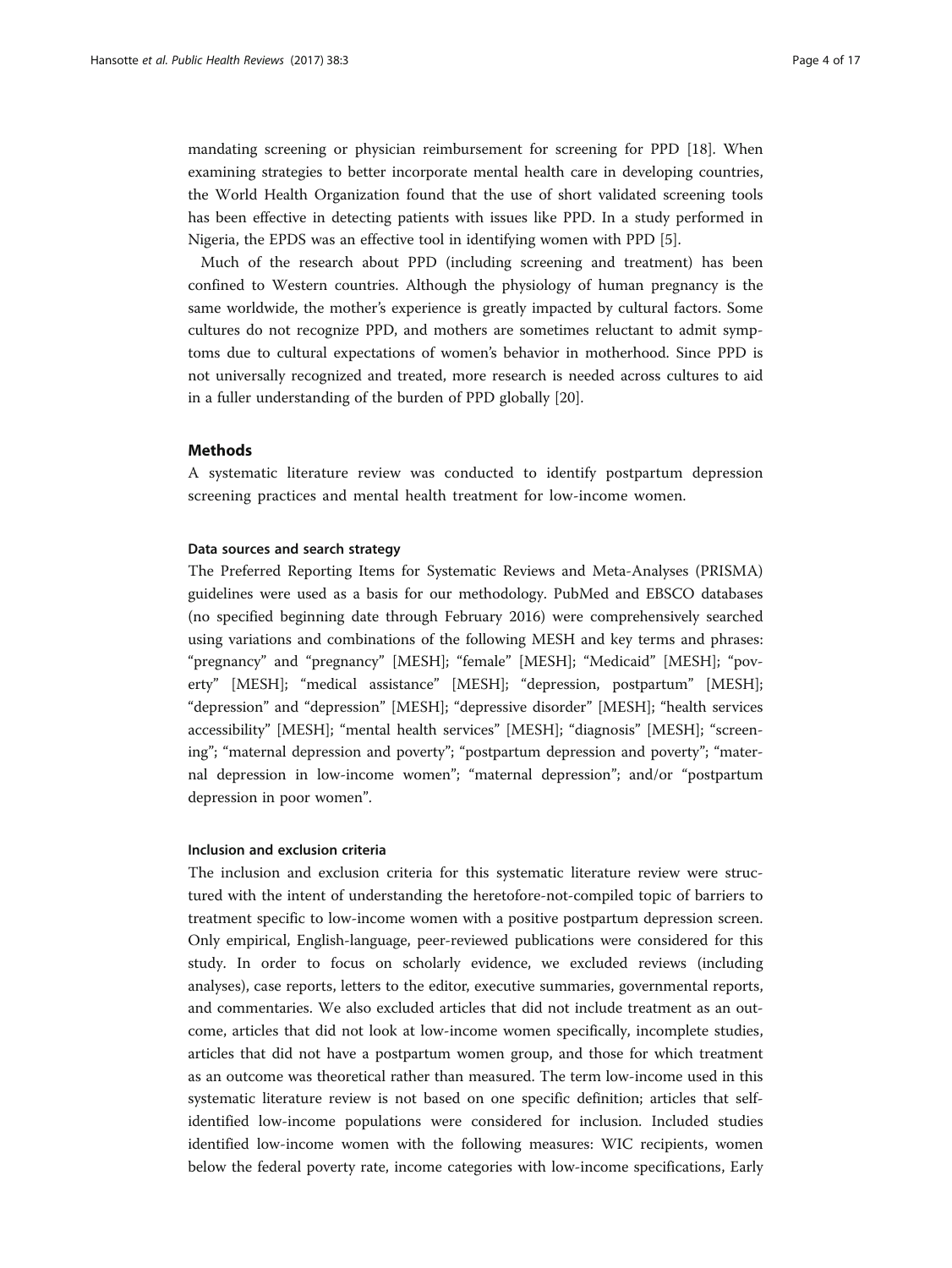Head Start participants, Medicaid (and state-specific Medicaid program) recipients, women on public assistance, women who used public aid clinics, and food stamp recipients.

## Data extraction

To review data, an extraction form was designed by the researchers based on the outcomes of the study. This included author(s), sample size, study design, study location by country, participant demographic information, tool used to determine PPD, how treatment was assessed, and presence of a comparison group. Disputes on article categorization during the article evaluation process between two raters were minimized through the employment of the extraction form.

## Results

## Evaluation of studies

Our initial search identified 100 articles (see Fig. 1). The titles and abstracts of these articles (or full articles when an abstract was not available) were independently reviewed by two authors. Any disagreements were resolved through a consensus-building joint review of the abstract or complete article. There were no duplicate articles. We also went through the reference lists of included studies and found two new articles for inclusion in this review. After review, 27 articles were included in the literature review. Additionally, 54 papers were excluded because the outcome was not related to treatment, four papers were excluded because they were reviews, two papers were excluded

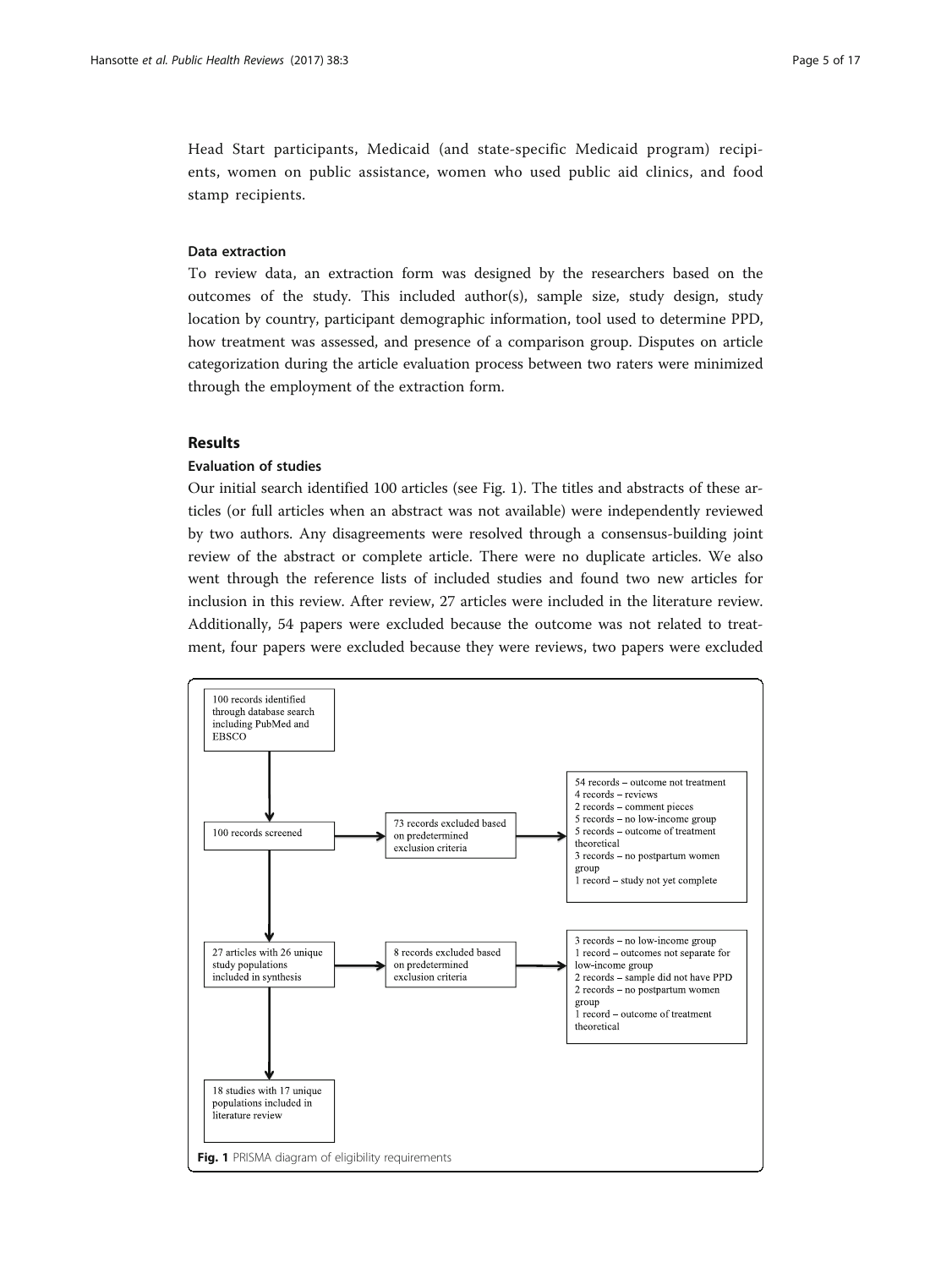because they were commentaries, five papers were excluded because low-income women were not studied, five papers were excluded because the outcome of treatment was theoretical, three papers were excluded because the sample was not postpartum women, and one paper was excluded because the study had not yet been completed.

After screening the 27 articles included in the literature review, eight were excluded based on predetermined criteria. Of those, three papers were excluded because there was no low-income group, one paper was excluded because the outcomes were not separated for the low-income group, two papers were excluded because the sample did not have PPD, two were excluded because the sample was not postpartum women, and one was excluded because the outcome of treatment was theoretical.

### Analysis

## Study population characteristics of 18 included studies

Using the qualitative analysis technique of constant comparative analysis, data extracted from included articles were inductively coded by treatment characteristics and barriers. Patterns and themes that were developed from the coded data centered on two major topics: characteristics of PPD treatment and barriers to mental health treatment, which have been outlined through subheadings below. Table [1](#page-6-0) outlines the characteristics of each article. Studies varied greatly by study design, assessment tool to determine PPD, and treatment type. Four studies were randomized controlled studies and thus provided the highest level of evidence. Six different standardized screen tools, three different diagnostic codes, self-report, or a primary care evaluation were all methods used to indicate a positive PPD screen. Some studies provided treatment for participants, and others asked if treatment was sought.

## Characteristics of postpartum depression treatment

Multiple studies found that the use of a home visitor was an effective method of providing some level of PPD care for mothers. Beeber et al. [\[15](#page-15-0)] and Surkan et al. [[24](#page-15-0)] used home visitors to either identify or provide care for PPD. Both were randomized controlled studies in which the intervention group with the home visitor showed lower depression scores at follow-up than the control group. The subjects in Letourneau et al. [[25\]](#page-15-0) agreed that in-home support would be a preferred treatment method for PPD.

Another theme associated with positive PPD treatment was previous mental health treatment. McGarry et al. [\[26](#page-15-0)] and Chaundron et al. [\[27\]](#page-15-0) found that women who had previously sought mental health treatment were more likely to seek treatment for PPD. Providers and mothers were both better able to recognize symptoms of depression in this population. Abrams et al. [[28](#page-15-0)] and Logsdon et al. [\[29\]](#page-15-0) found that religion provided comfort for some women through practices like prayer and attending church.

Other topics associated with mothers who sought PPD treatment appeared only in single articles. Broom et al. [\[30](#page-15-0)] showed that supportive text messaging, combined with cognitive behavioral therapy, was a way to bridge access barriers in a low-income population. Price and Proctor [\[31](#page-15-0)] found that the addition of postpartum screening and treatment in community-based programs such as Healthy Start broadened access for underserved women. While not focusing solely on PPD, Crockett et al. [[32\]](#page-15-0) found that targeting social adjustment and role transition for new mothers improved PPD scores.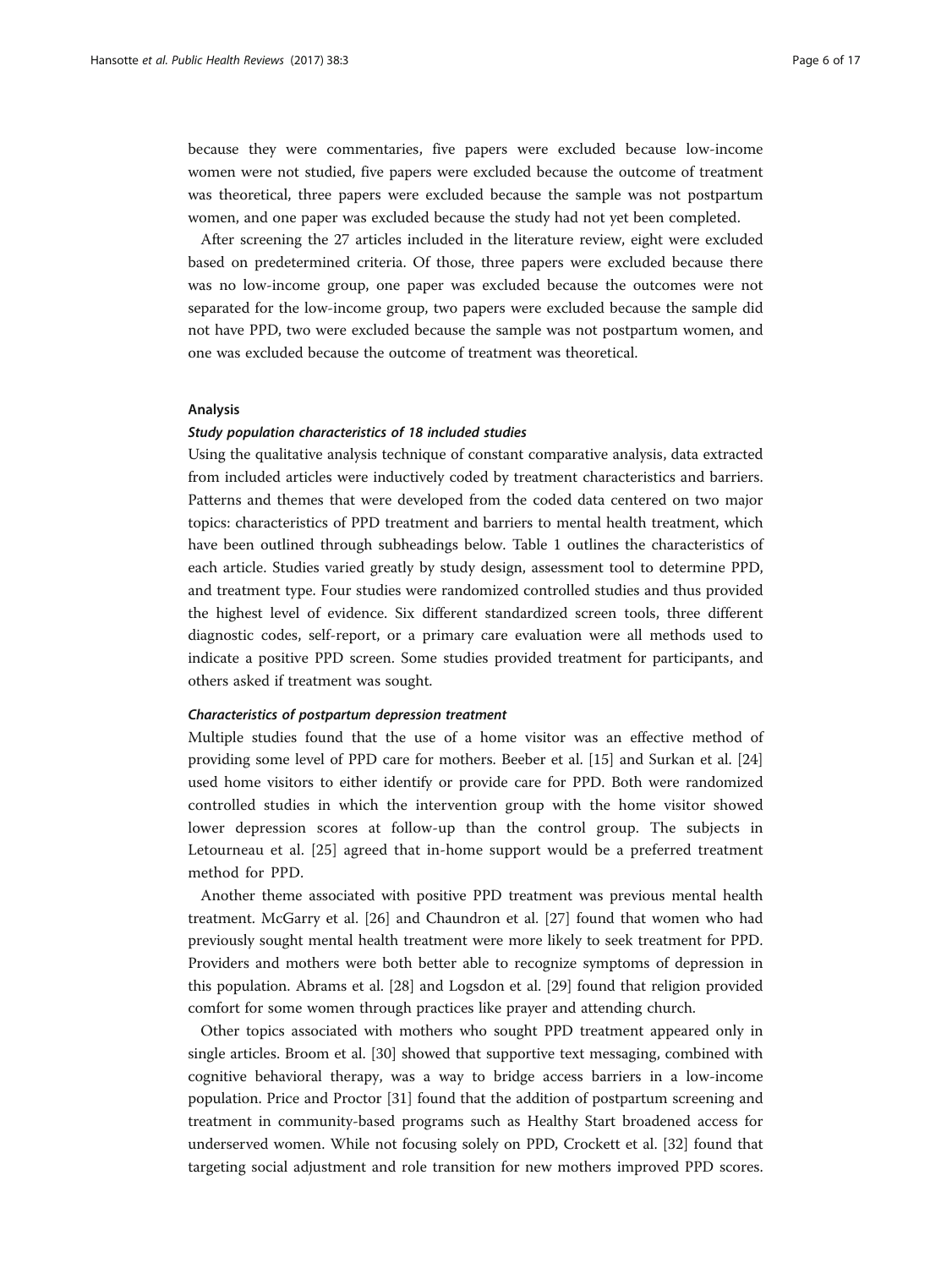<span id="page-6-0"></span>

| Author (year)                      | Table 1 Characteristics of included articles<br>Study design<br>(sample size) |     | Country Participant characteristics                     | Postpartum depression |                                                                                                                                            | Treatment                                                        |                                                                                                                                                                                                         |                                                                                                                                                                         |
|------------------------------------|-------------------------------------------------------------------------------|-----|---------------------------------------------------------|-----------------------|--------------------------------------------------------------------------------------------------------------------------------------------|------------------------------------------------------------------|---------------------------------------------------------------------------------------------------------------------------------------------------------------------------------------------------------|-------------------------------------------------------------------------------------------------------------------------------------------------------------------------|
|                                    |                                                                               |     | Race/ethnicity M<br>distribution                        | Measure<br>ean age    | Definition                                                                                                                                 | Assessment                                                       | Type                                                                                                                                                                                                    | Treatment outcome                                                                                                                                                       |
| Abrams et al.<br>(2009) [28]       | Cohort (14)                                                                   | JSA | N<br>$B - 43%$<br>$1 - 57%$                             | Self-report           | PPD symptoms<br>Self-report of                                                                                                             | Self-assessment through<br>focus groups, individual<br>nterviews | No women in this study<br>sought treatment                                                                                                                                                              | No women in this study<br>sought treatment                                                                                                                              |
| Beeber et al.<br>(2004) [15]       | RCT (16)                                                                      | USA | 26.6<br>W-38%,<br>$B - 62%$                             | CES-D                 | 16 or higher<br>on CES-D                                                                                                                   | Intervention group                                               | contacts over 8-10 weeks,<br>then about 5 phone calls<br>Therapeutic relationship<br>visitor -8 face-to-face<br>per week for 8 weeks<br>with master-prepared<br>health nurse home<br>psychiatric mental | $(n = 8)$ sought treatment<br>no one in control group<br>treatment intervention,<br>50% randomized to<br>during study period                                            |
| Bobo et al.<br>[2014] [34]         | RCT (2343)                                                                    | JSA | 26.4<br>W-65%,<br>$B - 15%$<br>$U - 19%$<br>$A-1\%$ ,   | EPDS, PHQ-9           | EPDS or PHQ-9<br>10 or more on                                                                                                             | Intervention group                                               | with antidepressant drug<br>Nursing staff: follow-up<br>telephone calls dealing<br>therapy or counseling<br>initiation, adherence,<br>and adverse effects                                               | discretion of participant<br>(not reported); of 1246<br>Treatment selection at<br>supplemental survey,<br>9.2% were unable to<br>access treatment<br>who completed      |
| Broom et al.<br>(2015) [30]        | Cohort (58)                                                                   | JSA | $\widetilde{\Xi}$<br>$W - 14%$<br>$B - 83%$<br>$M - 3%$ | EPDS, BDI-II          | 10 or more on EPDS                                                                                                                         | All study participants<br>received treatment                     | messages/week for 6 months;<br>access to therapeutic services<br>CBT counseling-unlimited<br>and telephone support<br>Supportive 4 text                                                                 | 1.9% of total texts sent<br>CBT use not reported;<br>requested a call back<br>from researchers                                                                          |
| Callister et al.<br>$(2011)$ [35]  | Cohort (20)                                                                   | USA | $\approx$<br>$1 - 100%$                                 | PDSS-Spanish          | Cutoff score of 60<br>positive screen<br>on PDSS for                                                                                       | Interview                                                        | Interview to assess PPD<br>thoughts, treatments,<br>and barriers                                                                                                                                        | Women were not directly<br>asked about their<br>own treatment                                                                                                           |
| et al. (2005)<br>[27]<br>Chaundron | Cohort (218)                                                                  | USA | 26.5<br>$L - 100%$                                      | EPDS                  | sadness or depression";<br>to question, "have you<br>Self-recognition: "yes"<br>10 or more on EPDS<br>needed help with<br>thought that you | Self-report                                                      | Referral to mental health<br>specialist after self-report<br>to physician                                                                                                                               | to a mental health specialist<br>33% of those were referred<br>they needed help, 47.5%<br>spoke to a provider, and<br>28% of participants felt<br>of those participants |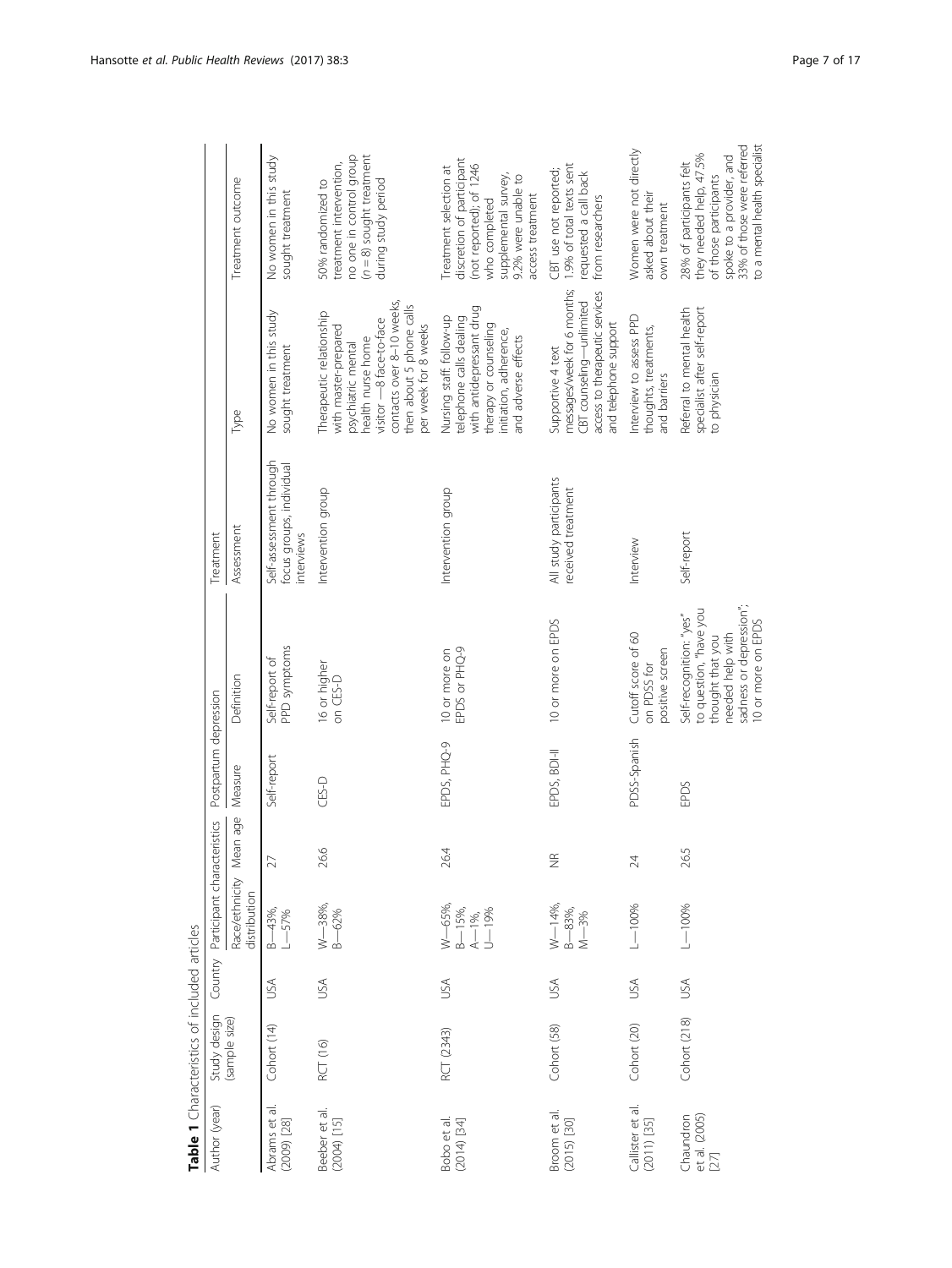|                                       | Table 1 Characteristics of included articles (Continued) |        |                                                      |                    |                               |                                                                                  |                                                                                                                                                                                         |                                                                                                                                                                                   |                                                                                                                           |
|---------------------------------------|----------------------------------------------------------|--------|------------------------------------------------------|--------------------|-------------------------------|----------------------------------------------------------------------------------|-----------------------------------------------------------------------------------------------------------------------------------------------------------------------------------------|-----------------------------------------------------------------------------------------------------------------------------------------------------------------------------------|---------------------------------------------------------------------------------------------------------------------------|
| Crockett et al.<br>(2008) [32]        | RCT (36)                                                 | USA    | $B - 100%$                                           | 4<br>23.           | CSQ <sub>EPDS</sub>           | 10 or more on EPDS<br>27 or more on CSQ                                          | Intervention group                                                                                                                                                                      | Four 90-min weekly group<br>50-min individual booster<br>session 2 weeks<br>sessions and a<br>after delivery                                                                      | randomized to treatment<br>52.7% participants                                                                             |
| Geier et al.<br>$(2015)$ [36]         | Retrospective<br>cohort (6030)                           | USA    | $W=9\%$<br>$B=3\%$<br>$A=1\%$<br>$B=85\%$<br>$D=1\%$ | $\frac{\alpha}{2}$ | ICD-9 code                    | primary or secondary<br>depressive illness as<br>Any ICD-9 code for<br>diagnosis | ICD-9 codes for treatment                                                                                                                                                               | (1) Received antidepressant<br>antidepressant medication<br>received psychotherapy<br>only, (3) received both<br>and therapy, and (4)<br>medication only, (2)<br>received neither | antidepressants postpartum;<br>cohort received treatment<br>vs 74% of control group<br>56% of depressed<br>4.1% received  |
| et al. (2011a)<br>[40]<br>Kozhimannil | Cohort<br>(30,955)                                       | USA    | $W - 42\%$<br>B-43%<br>O-15%                         | $\frac{\alpha}{2}$ | Medicaid data<br>New Jersey's | diagnosis to indicate<br>treatment initiation<br>No documented                   | or having had an outpatient<br>antidepressant medication<br>Medicaid data on filling<br>mental health visit in 6<br>months after delivery<br>a prescription for                         | Antidepressants or<br>outpatient mental<br>health visit                                                                                                                           | 7% initiated mental health<br>treatment, of which 90%<br>used outpatient mental<br>health services and<br>antidepressants |
| Kozhimannil<br>et al. (2011b)<br>[39] | Retrospective<br>(29,601)<br>cohort                      | USA    | W-44%,<br>$B - 45\%$ ,<br>A-11%                      | $\frac{\alpha}{2}$ | ICD-9 code                    | primary or secondary<br>depressive illness as<br>Any ICD-9 code for<br>diagnosis | ICD-9 codes for treatment                                                                                                                                                               | antidepressant medication<br>outpatient mental health<br>Filling a prescription for<br>or having had an<br>visit in 6 months<br>after delivery                                    | Latina women initiated<br>black women, and 5%<br>9% white women, 4%<br>treatment                                          |
| etourneau<br>et al. (2007)<br>[25]    | Cohort (41)                                              | Canada | $W - 81\%$<br>N-10%,<br>O-9%                         | 31.27              | EPDS                          | 10 or more on EPDS                                                               | Interview                                                                                                                                                                               | needs, barriers to support,<br>Support seeking, support<br>support intervention<br>and preferences for                                                                            | locate support programs<br>treatment not reported<br>43.9% were unable to<br>for PPD; those with                          |
| Logsdon<br>et al. (2009)<br>[29]      | Cohort (9)                                               | JSA    | $W-22\%$ ,<br>B-44%,<br>L-22%,<br>N-11%              | $\frac{0}{1}$      | Self-report                   | Self-report of PPD<br>symptoms                                                   | Semi-structured interview:<br>What actions might you<br>negative (sad/unhappy)<br>take if you had a lot of<br>feelings after having a<br>baby? Probes: Is there<br>anything you can do? | No women in this study<br>sought treatment                                                                                                                                        | Participants were asked if<br>for negative feelings, but<br>outcome is not reported<br>they had received help<br>in paper |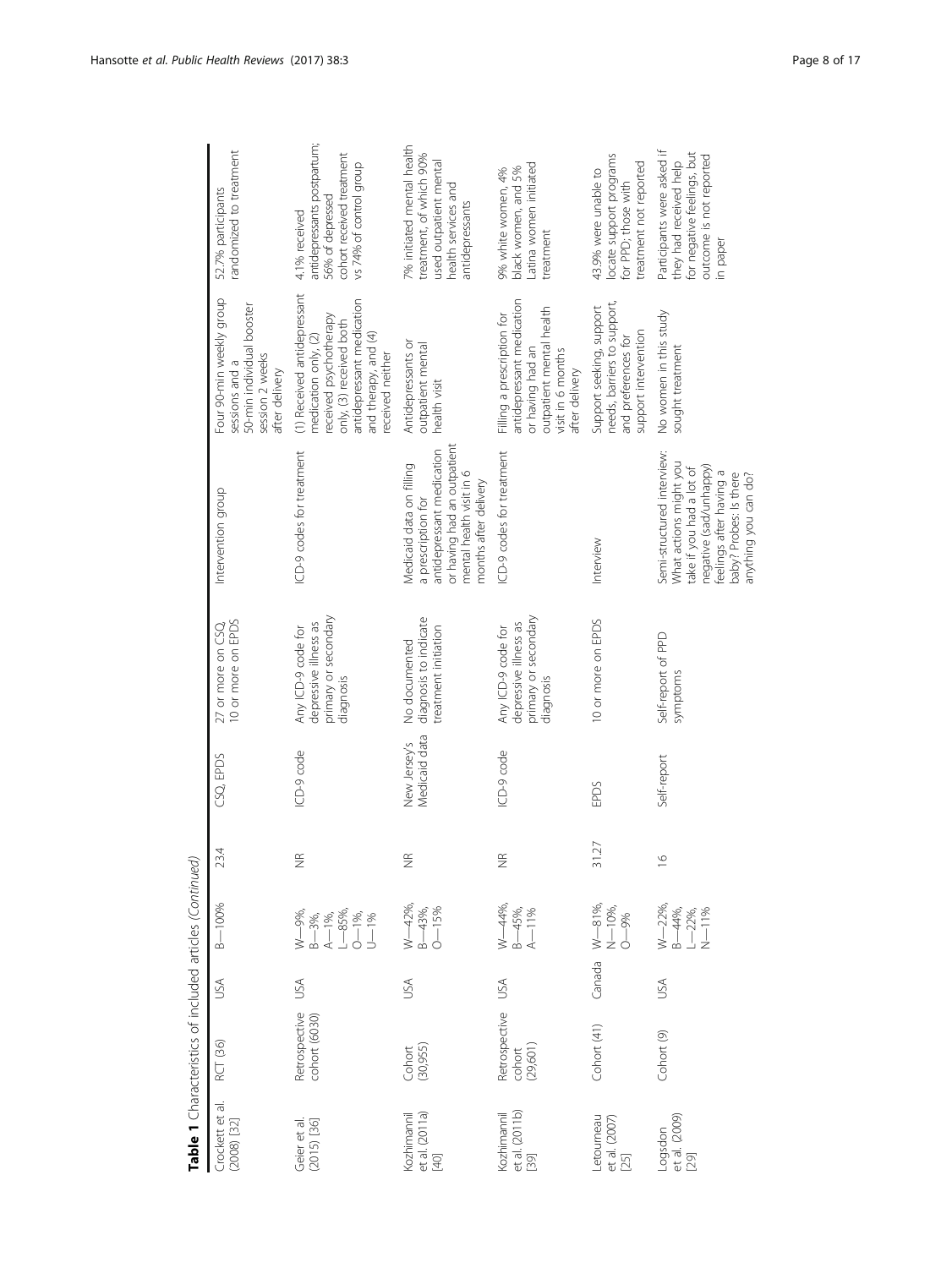|                                                                     |                               |        |                                       |                    |                                                                                         |                                                                                                                                                                                                                                                                                            | help with negative feelings<br>getting help in a situation<br>like this? If so, what were<br>the challenges to getting<br>What do you think is the<br>What might you do first?<br>would be someone you<br>situation like this? Who<br>Anyone else? Have you<br>could go to help you?<br>had any experience in<br>best way to handle a<br>after having a baby? |                                    |                                                                                                                                                                  |
|---------------------------------------------------------------------|-------------------------------|--------|---------------------------------------|--------------------|-----------------------------------------------------------------------------------------|--------------------------------------------------------------------------------------------------------------------------------------------------------------------------------------------------------------------------------------------------------------------------------------------|---------------------------------------------------------------------------------------------------------------------------------------------------------------------------------------------------------------------------------------------------------------------------------------------------------------------------------------------------------------|------------------------------------|------------------------------------------------------------------------------------------------------------------------------------------------------------------|
| McGarry et al.<br>(2009) [26]                                       | Retrospective<br>cohort (213) | JSA    | W-85%,<br>O-15%                       | $\frac{\alpha}{2}$ | Patient Health<br>Questionnaire<br>Primary Care<br>Evaluation of<br>Disorders<br>Mental | bleasure in doing things?<br>you felt down,<br>depressed, or hopeless?<br>and (2) Since your new<br>born, how often have<br>Response of "always"<br>or "often" to the<br>baby was born, how<br>ittle interest or little<br>following: (1) Since<br>your new baby was<br>often have you had | depression from a doctor,<br>your new baby was born,<br>Survey question: "Since<br>nurse, or other health<br>did you seek help for<br>care worker?"                                                                                                                                                                                                           | Type of treatment<br>not specified | PPD did not seek help<br>women who reported<br>60.5% (unweighted)                                                                                                |
| O'Mahoney<br>et al. (2012)<br>[37]; O'Mahoney<br>et al. (2013) [38] | Cohort (30)                   | Canada | $B - 7\%$ ,<br>A-50%,<br>L-43%        | $\frac{\alpha}{2}$ | EPDS                                                                                    | 10 or more on EPDS                                                                                                                                                                                                                                                                         | Self-report in interview                                                                                                                                                                                                                                                                                                                                      | Type of treatment<br>not specified | Patents were unfamiliar<br>with or unaware of<br>treatment options                                                                                               |
| Price et al.<br>(2009) [31]                                         | Cohort (1086) USA             |        | $W-70\%$ ,<br>B-27%,<br>L-2%,<br>O-1% | 24.6               | <b>PHQ</b>                                                                              | Published guidelines<br>for PHQ                                                                                                                                                                                                                                                            | Self-report on<br>questionnaire                                                                                                                                                                                                                                                                                                                               | Type of treatment<br>not specified | postpartum, 2.3% current<br>sample with depressive<br>psychiatric medication<br>Treatment specific to<br>postpartum women<br>not reported: 38%<br>symptoms, 3.4% |

Table 1 Characteristics of included articles (Continued) **Table 1** Characteristics of included articles (Continued)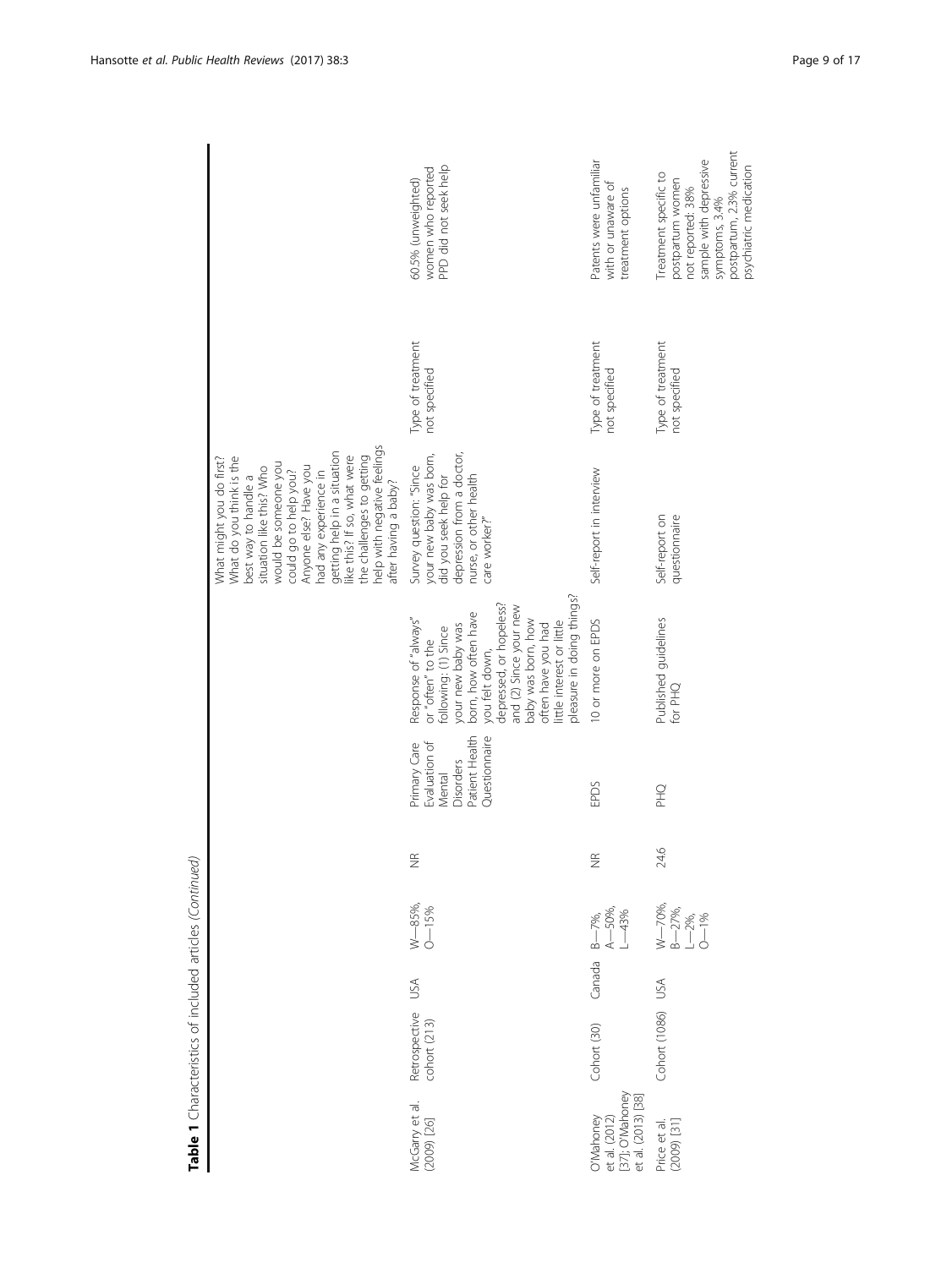| ٦<br>Š<br>j<br>$\ddot{\phantom{0}}$<br>I<br>Ş<br>١<br>֖֖֦֦֪֪֚֚֚֚֚֬֝֝<br>i<br>j<br>l<br>J<br>Ï<br>֖֖֖֖֖֪ׅ֖֧֧֪֪ׅ֧֚֚֚֚֚֚֚֚֚֚֚֚֚֚֚֚֚֚֚֚֚֚֚֬֝֝֝֝֓֝֓֞֡֓<br>¢<br>J<br>l<br>l<br><b>1</b><br>j<br>j |  |
|---------------------------------------------------------------------------------------------------------------------------------------------------------------------------------------------|--|
| امتنا عمامت تعدد<br>֖֖֖֖֖֚֚֚֚֚֚֚֚֚֬<br>ׇ֚֚֬<br>ĵ<br>j<br>į<br>;<br>);<br>¢<br>l<br>i<br>5<br>i<br>ن<br>تح<br>3<br>j<br>$\frac{1}{2}$ able<br>l                                              |  |

|                              |                   |     |                          |               |                          |                                                                                                        |                                                            |                                                                                                                                                  | counseling                                                       |
|------------------------------|-------------------|-----|--------------------------|---------------|--------------------------|--------------------------------------------------------------------------------------------------------|------------------------------------------------------------|--------------------------------------------------------------------------------------------------------------------------------------------------|------------------------------------------------------------------|
| Song et al.<br>(2004) [33]   | Cohort (3841) USA |     | $W - 17%$ ,<br>$B - 83%$ | 24.4          | Psychiatric<br>diagnosis | severe mental disorders,<br>major depression, minor<br>osychiatric disorders<br>DSM-III-R criteria for | Medical chard codes<br>for using mental<br>health services | psychiatrists, psychologists,<br>osychiatric social workers,<br>community psychiatric<br>npatient, outpatient<br>nental health visits<br>nurses) | 5.4% used mental health<br>services in postpartum<br>period      |
| Surkan et al.<br>(2012) [24] | RCT (679)         | USA | L-75%,<br>UTD-25%        | $\frac{8}{2}$ | CES-D                    | Standard CES-D cut-off                                                                                 | control (WIC benefits)<br>Randomized to<br>or intervention | ive home visits, delivered<br>monthly phone calls from<br>by paraprofessionals,<br>ntervention staff                                             | intervention with<br>andomized to<br>49.6% patients<br>treatment |
|                              |                   |     |                          |               |                          |                                                                                                        |                                                            |                                                                                                                                                  |                                                                  |

MR not reported, W white, 8 black or African-American, L Latina, A Asian, U unknown, M multiple races, O other, N rative, UTD unable to determine, CES-D Center for Epidemiologic Studies Depression Scale, EPDS<br>Edinburgh Pos Edinburgh Postnatal Depression Scale, PHQ-9 Patient Health Questionnaire, BDI-II Beck Depression Inventory, PDSS Postpartum Depression Screening Scale, ICS-9 International Classification of Diseases, CSQ Cognitive NR not reported, W white, B black or African-American, L Latina, A Asian, U unknown, M multiple races, O other, N native, UTD unable to determine, CES-D Center for Epidemiologic Studies Depression Scale, EPDS Style Questionnaire

use, and 5.5% current

use, and 5.5% current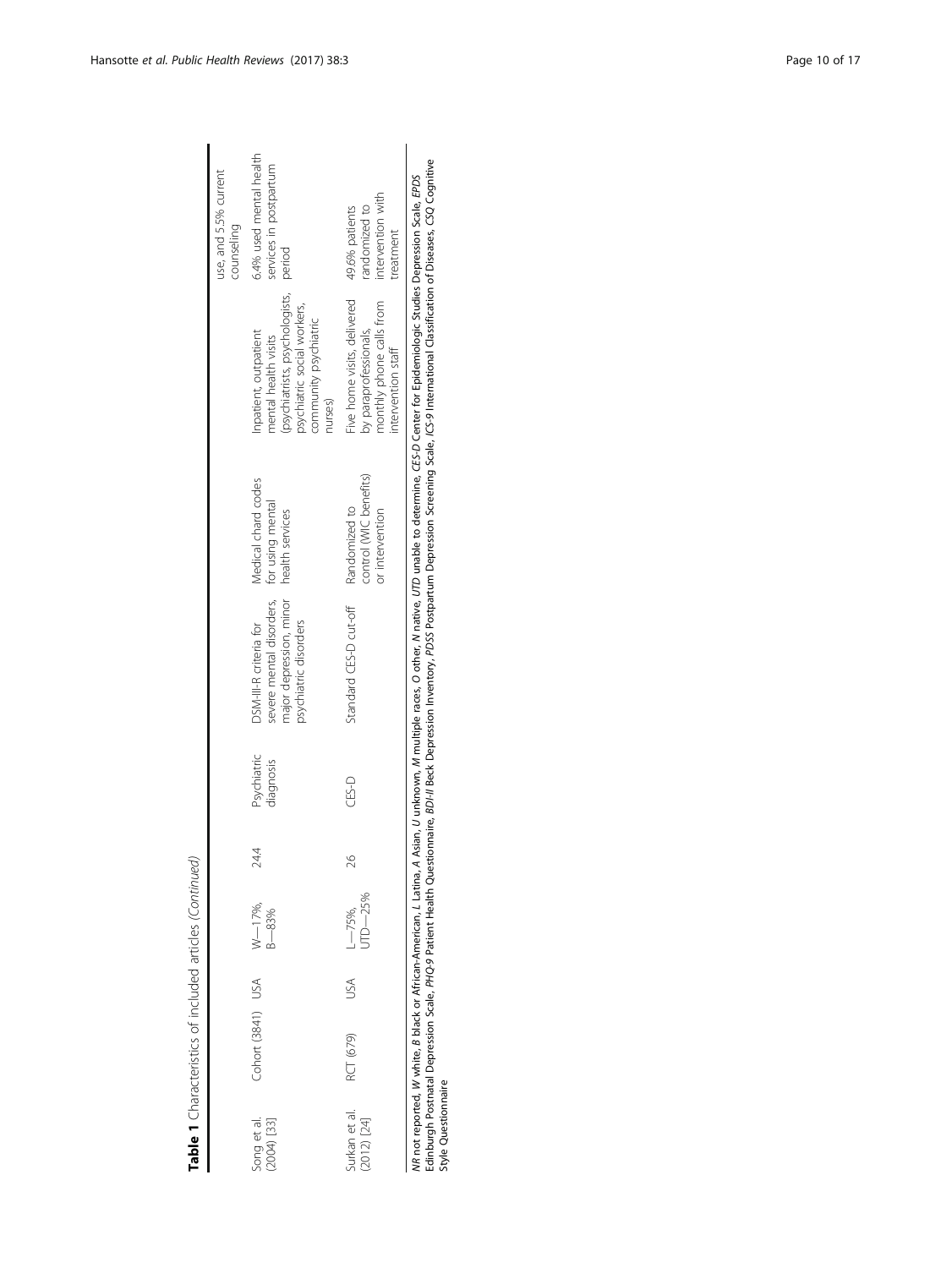Song et al. [[33](#page-15-0)] found that older women sought treatment more often, due to maturity and a greater awareness about how to find care. Finally, Surkan et al. [\[24](#page-15-0)] found a potential link between self-efficacy measures (improved diet, physical activity, and social support) and reduction in PPD symptoms.

## Barriers to mental health treatment

Cultural barriers to screening and treatment were a major theme across the literature. Stigma, racial barriers, perceptions of motherhood, language barriers, immigration status, religion, and cultural sensitivity were all sub-themes pulled from this broader theme. Mothers in many studies (Abrams et al. [[28](#page-15-0)], Beeber et al. [[15\]](#page-15-0), Bobo et al. [[34](#page-16-0)], Broom et al. [\[30\]](#page-15-0), Callister et al. [[35\]](#page-16-0), Letourneau et al. [[25\]](#page-15-0), and Geier et al. [[36\]](#page-16-0)) did not seek PPD care because of the stigma attached to it. Some reported not wanting to be seen as "crazy" or to have a "real" mental illness. Other women described withdrawing during PPD because they were afraid of the stigma.

One study (Bobo et al. [[34\]](#page-16-0)) found that stigma may impact insurance coverage for therapeutic treatments for PPD because of perceptions that PPD is difficult to manage. Along the lines of stigma, perceptions of motherhood affected self-seeking patterns of PPD treatment. Mothers in Abrams et al. [[28](#page-15-0)], Callister et al. [[35](#page-16-0)], and Letourneau et al. [[25](#page-15-0)] had certain ideas about mothers and motherhood. They felt that "good mothers" do not get depressed or that feelings of sadness after having a baby were just part of the motherhood process. Afraid of being seen as a bad mother and having the child(ren) taken from them, many mothers ignored the feelings of PPD. In Logsdon et al. [\[29\]](#page-15-0), Letourneau et al. [[25\]](#page-15-0), and Callister et al. [[35](#page-16-0)], participants attributed PPD feelings to other causes rather than acknowledging PPD.

Similarly, Callister et al. [\[35](#page-16-0)] and O'Mahoney et al. [\[37](#page-16-0), [38](#page-16-0)] examined immigrant and refugee populations and found unique barriers to care, such as an undocumented status, within that subset of low-income women. Geier et al. [\[36](#page-16-0)], Kozhimannil et al. [[39\]](#page-16-0), and Song et al. [[33\]](#page-15-0) discussed racial barriers in PPD care. Overall, white women were more likely than black or Latina women to get a diagnosis of PPD or to get treatment for PPD. Within the Latina population, language barriers may pose a significant barrier to PPD care. Language barriers on the part of the provider and mother that lead to a lack of access for PPD care were identified by Callister et al. [\[35\]](#page-16-0), Chaundron et al. [[27\]](#page-15-0), and O'Mahoney et al. [[37, 38](#page-16-0)]. Abrams et al. [\[28](#page-15-0)] and Song et al. [[33\]](#page-15-0) found that low-income women, especially minority women, experienced an additional barrier caused by a lack of provider cultural sensitivity. Abrams et al. [\[28\]](#page-15-0) found that although religion was a comfort to some women, others found it to be a barrier when beliefs encouraged women to accept the way they feel during PPD rather than seek treatment.

Physical barriers to PPD treatment included lack of child care, lack of transportation, lack of financial resources, and housing issues. Abrams et al. [[28\]](#page-15-0), Bobo et al. [\[34\]](#page-16-0), and Callister et al. [\[35](#page-16-0)] identified lack of child care to be a barrier to PPD treatment. Abrams et al. [\[28](#page-15-0)], Beeber et al. [[15\]](#page-15-0), Bobo et al. [[34\]](#page-16-0), Callister et al. [[35](#page-16-0)], and Crockett et al. [\[32\]](#page-15-0) identified lack of transportation as a major barrier to PPD treatment outside the house. Beeber et al. [[15](#page-15-0)] found that even with the convenience of a home visitor, when women did not have a car, they would still miss appointments if a vehicle became suddenly available to them in order to take care of other needs. Women in Crockett et al. [\[32\]](#page-15-0) specifically discussed a lack of public transportation in rural communities as a barrier to care. Abrams et al. [[28](#page-15-0)], Beeber et al. [[15\]](#page-15-0), Callister et al. [\[35](#page-16-0)], O'Mahoney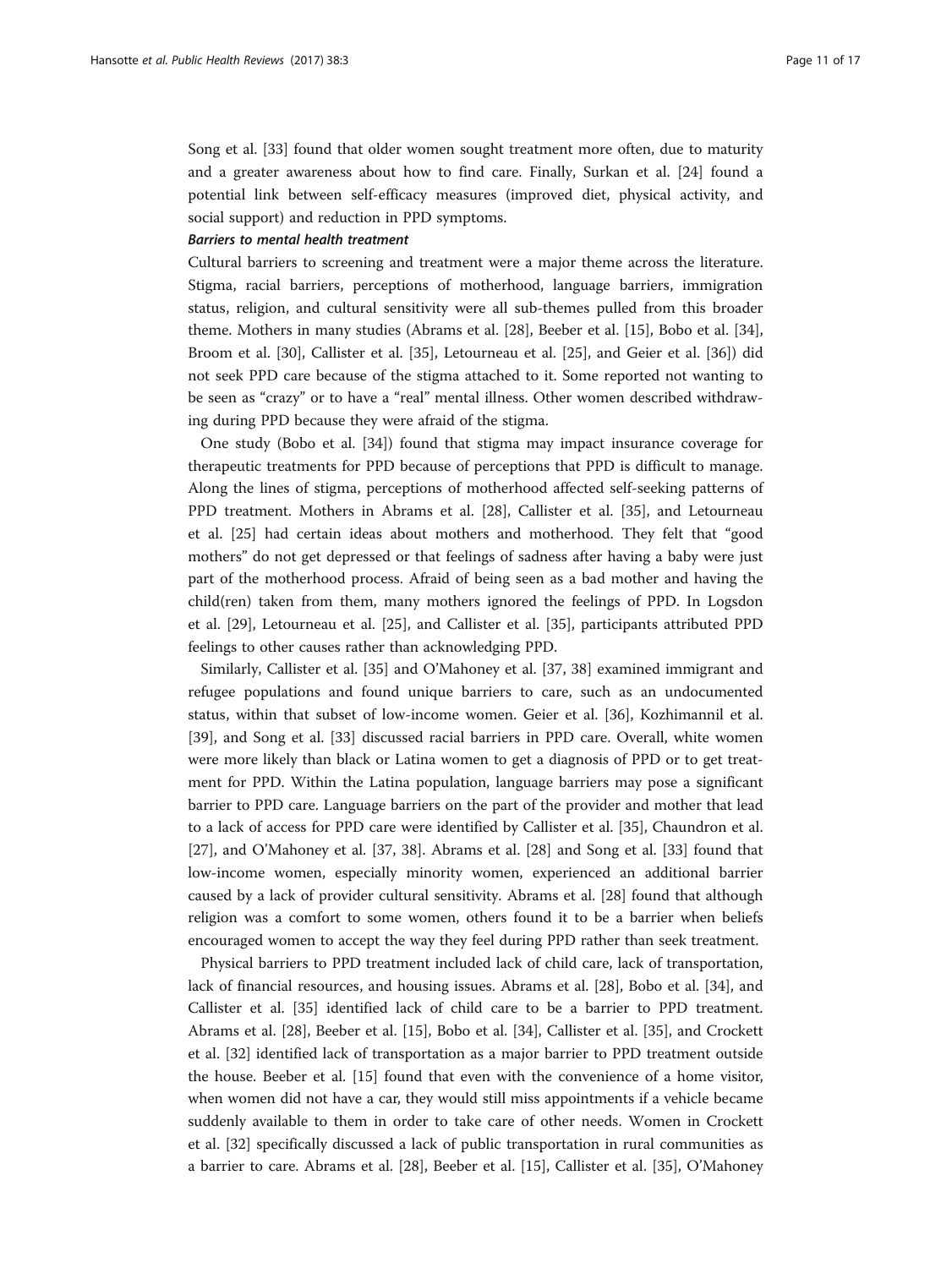et al. [\[37](#page-16-0), [38](#page-16-0)], and Bobo et al. [[34\]](#page-16-0) found financial barriers to be one of the most significant obstacles to PPD treatment. Abrams et al. [\[28\]](#page-15-0) found that women were not sure if insurance covered mental health treatment so they did not risk the potential expenditure. Women in Callister et al. [\[35](#page-16-0)] noted, "if she has no money, how is she going to find help [with PPD]?" and "as Hispanics we do not have insurance and money is what really counts." Immigrant or refugee women in O'Mahoney et al. [\[37, 38](#page-16-0)] were economically dependent on their sponsors, so some of these women were not allowed to get treatment. Finally, Beeber et al. [\[15\]](#page-15-0) identified housing barriers to PPD treatment. The home visitor found it difficult to focus solely on PPD symptoms when extenuating circumstances, like poor housing, existed.

Different barriers within the health care structure were also discussed and included: insurance issues, access to care, medication concerns, lack of awareness by the mother about PPD itself or treatment options, previous negative experiences with the medical system, and provider error. Bobo et al. [[34\]](#page-16-0) and Geier et al. [[36](#page-16-0)] spoke of insurance barriers to PPD treatment. Those without insurance or with inconsistent insurance found it much more difficult, or impossible, to access PPD care. Abrams et al. [[28](#page-15-0)], Broom et al. [[30\]](#page-15-0), Letourneau et al. [\[25](#page-15-0)], Price and Proctor [[31\]](#page-15-0), and O'Mahoney et al. [\[37](#page-16-0), [38](#page-16-0)] found additional barriers regarding access to PPD treatment. Women did not know where to find treatment, how to get engaged in treatment, or were geographically removed from treatment. O'Mahoney et al. [\[37](#page-16-0), [38](#page-16-0)] and Song et al. [[33\]](#page-15-0) found that women were not aware of PPD in general or the existence of treatment options. Geier et al. [[36](#page-16-0)] found concerns about the safety of antidepressant use while breastfeeding, which was addressed as a barrier to care. Providers were perceived as the cause of two barriers: negative prior experiences by women with PPD and provider error. Abrams et al. [\[28](#page-15-0)], Letorneau et al. [\[25\]](#page-15-0), and O'Mahoney et al. [[37](#page-16-0), [38\]](#page-16-0) found that women who had previously tried to seek treatment for PPD had been told to wait and see what happened or were given a pharmaceutical intervention without much discussion. This made women feel minimized or dismissed by medical professionals and impacted subsequent treatment for PPD.

O'Mahoney et al. [\[37](#page-16-0), [38](#page-16-0)] found that women who had had previous health care encounters experienced an unequal balance of power between the provider and patient, which impacted the decision to use the health care system. Geier et al. [[36\]](#page-16-0), Chaundron et al. [\[27\]](#page-15-0), and Letourneau et al. [[25](#page-15-0)] found provider error to be a barrier to treatment for PPD. Geier et al. [\[36](#page-16-0)] found that obstetrician/gynecologists felt it to be their responsibility to provide mental health services for PPD, thereby not making a referral to a mental health provider. Chaundron et al. [[27\]](#page-15-0) and Letourneau et al. [\[25\]](#page-15-0) found that providers screened women too early or were not effective in verbally evaluating women because of differences in viewpoints about what constitutes PPD. O'Mahoney et al. [[37, 38](#page-16-0)] found that women also felt that providers were downplaying the symptoms they were experiencing.

Social barriers were the final theme extracted regarding barriers to treatment, with sub-themes of social support, self-help/self-reliance, and policy issues. Abrams et al. [[28\]](#page-15-0), Callister et al. [\[35](#page-16-0)], Letourneau et al. [[25\]](#page-15-0), Logsdon et al. [\[29](#page-15-0)], and O'Mahoney et al. [[37](#page-16-0), [38](#page-16-0)] found social support barriers to seeking PPD treatment. Callister et al. [[35\]](#page-16-0) and Letourneau et al. [[25\]](#page-15-0) found that women isolated themselves from others because of PPD. Abrams et al. [\[28](#page-15-0)], Callister et al. [\[35](#page-16-0)], Logsdon et al. [\[29\]](#page-15-0), and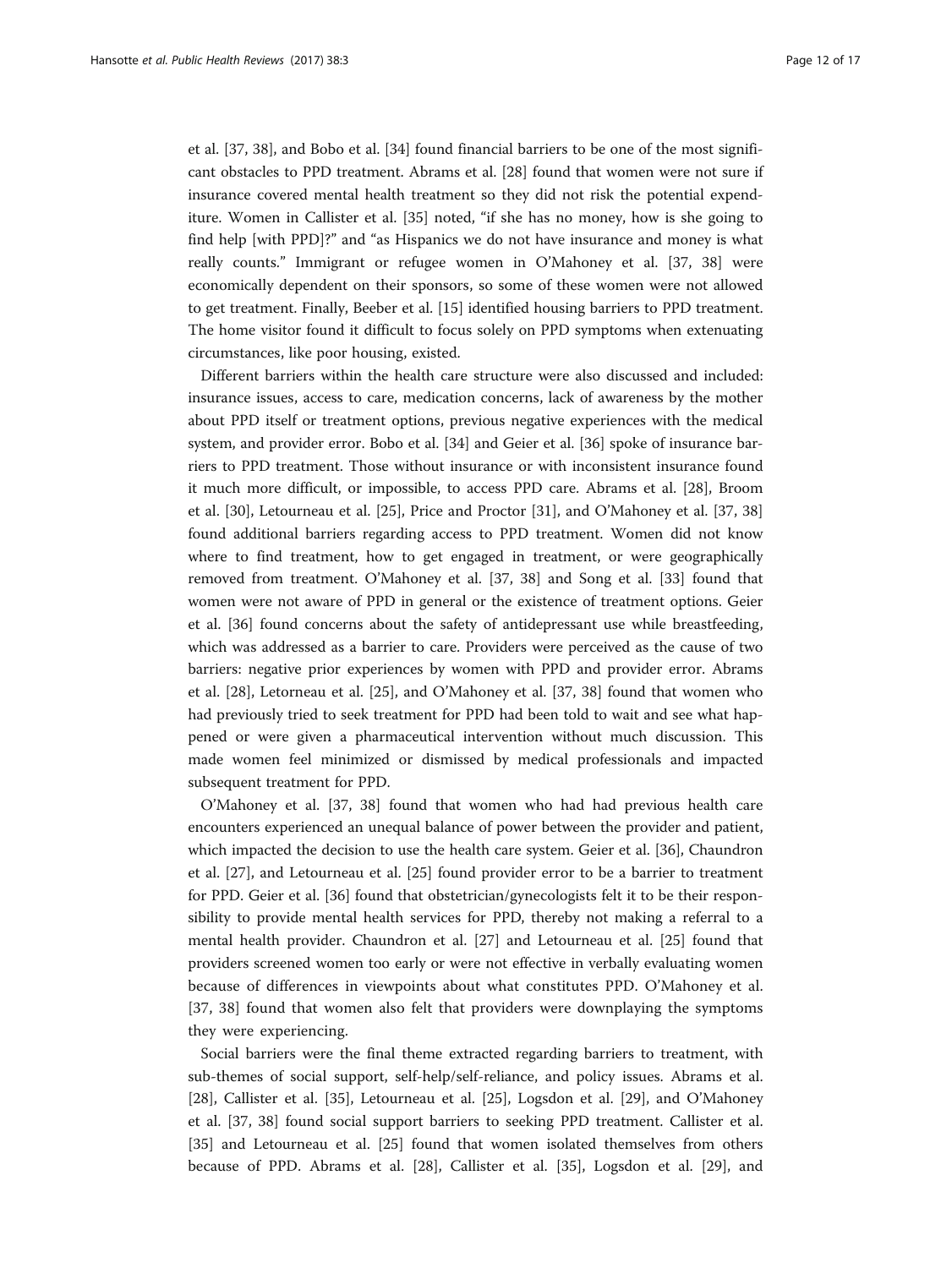O'Mahoney et al. [\[37](#page-16-0), [38\]](#page-16-0) found that women often seek help from a social contact rather than seeking professional care. Those without social relationships felt an additional burden when dealing with PPD. Abrams et al. [\[28](#page-15-0)], Letourneau et al. [[25\]](#page-15-0), and Price and Proctor [[31\]](#page-15-0) found that women were more likely to address PPD through self-help/self-reliance than go through a professional channel. One common method for self-help was positive self-talk. Kozhimannil et al. [[40\]](#page-16-0) found no increase in PPD treatment from before a law was passed that mandated PPD screening and after the law was passed.

## Discussion

Multiple themes were discussed as possible reasons why low-income women are or are not able to get treatment for PPD after a positive screen. The objective of this literature review is not to address ways to surmount barriers to PPD treatment, as the barriers vary by situation. Rather, the authors focus on answering the key question, which seeks to determine the characteristics associated with access to mental health treatment for low-income women with a positive postpartum depression screen in Western countries. This review provides a compilation of obstacles that low-income women face in accessing treatment for PPD; however, general recommendations are offered in the conclusion. This is also not a critique on screening methods and/or the efficacy of treatment type. The authors do consider certain patterns based on study design choices, like screening tool and treatment type.

Considering the targeted population for this review and the fact that minority populations are more likely to be poor and uninsured [[41](#page-16-0)], it was not surprising that financial barriers were a main reason that women did not seek treatment for PPD. Financial barriers were broader than not merely being able to pay for treatment; women with children could not afford to pay someone to watch the child(ren) during treatment, could not afford transportation to go for treatment, or had insurance issues that impeded getting treatment. Even if a low-income woman had a positive screen for PPD, either through self-recognition of symptoms or a screening tool administered by a clinician, overcoming the next set of barriers was often too difficult. Studies in which a treatment group included home visitors that provided some level of mental health services showed that depression scores were lower for the women with in-home care. Financial barriers may be addressed through home visiting programs because the transportation factor is eliminated. The two studies [\[15](#page-15-0), [24](#page-15-0)] that showed success through the employment of home visitors as part of the treatment group were randomized controlled studies, providing strong evidence for home visitors as a method of overcoming some barriers low-income women with PPD face.

Stigma was a major barrier to treatment for this population. Low-income women may already feel stigmatized for socioeconomic reasons, and the fear of that stigma being exacerbated by a mental illness may make seeking treatment not seem worthwhile. In addition to reducing financial costs of treatment, home visitation treatment of PPD also increases the opportunity for in-home providers to foster positive social support for the mother among her immediate and extended social circle through education about PPD and addressing misperceptions related to treatment. This includes educating both the mother and members of her support system about the symptoms of PPD, emphasizing that they are not alone in experiencing these symptoms, and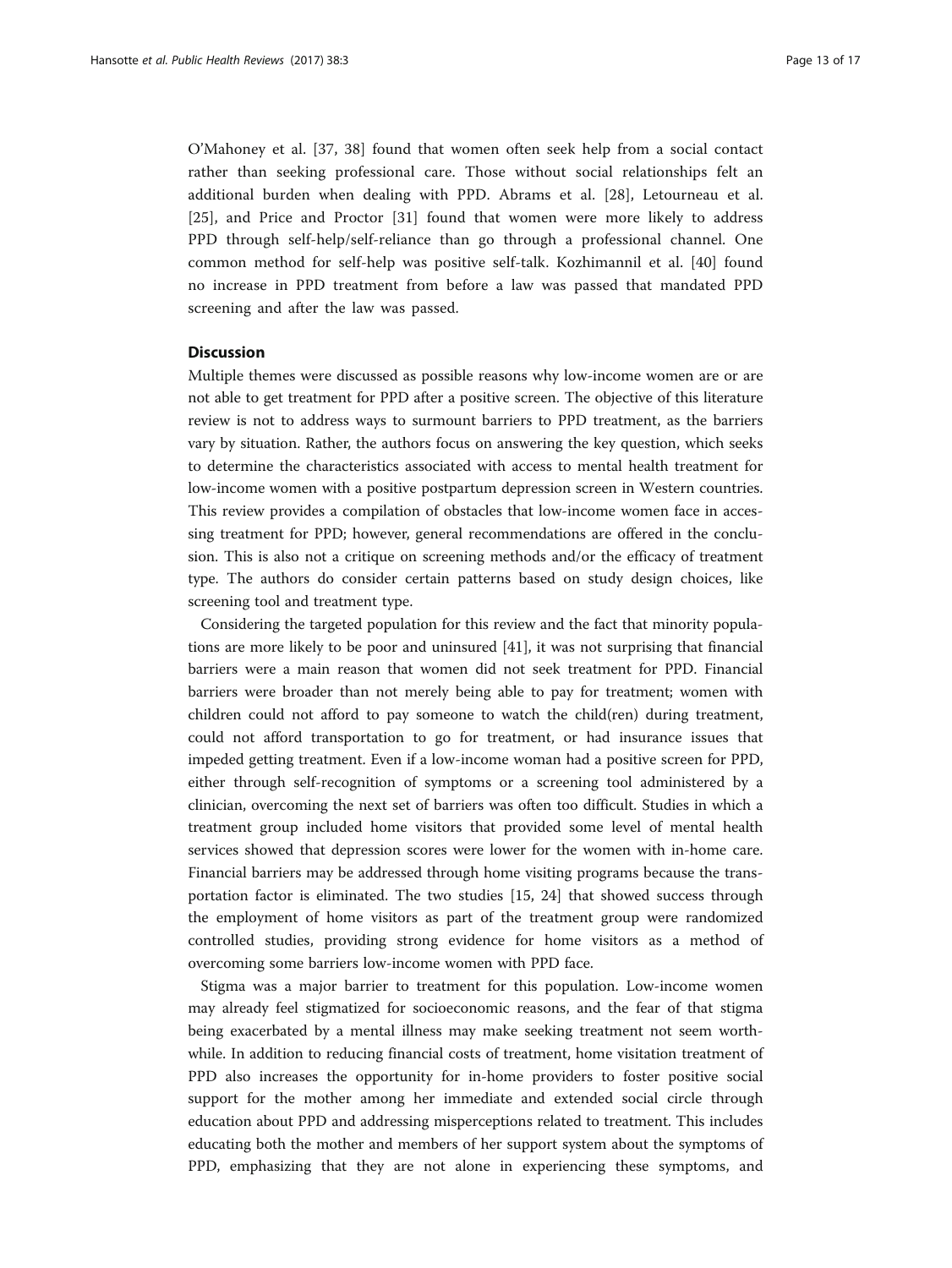explaining that seeking treatment is not a sign of weakness or reflection of a mother's parenting ability. A woman may also feel freer to talk about her feelings in her home without the fear of being stigmatized.

Many articles reviewed showed that women were not familiar with PPD, did not know how to get treatment for PPD, or thought that PPD was a normal part of motherhood. However, some of these articles did not use standardized methods of assessing PPD, which may minimize the level of evidence for this theme. Cultural perceptions about how a mother should feel and act were major barriers to recognizing that PPD symptoms were an issue. Many women felt that even if they were screened for PPD by a clinician, the issue was not explained in a way that they understood. Many women thought that they could overcome PPD symptoms themselves. These themes surrounding a lack of awareness about PPD and its treatment make it clear that education for providers and patients is vital to normalizing PPD and treatment.

Many women did not want to get treatment for PPD due to negative experiences with mental health or other medical services in the past. Low-income women felt that they were talked down to or dismissed by medical providers; however, previous mental health treatment was seen to be positively associated with treatment for PPD. This is perhaps due to an increased awareness about symptoms. Along the same lines, the literature suggests that physicians must also be aware of the cultural and language differences and barriers that affect low-income women seeking treatment and how these play a role in their health-seeking behavior. This extends beyond using cultural competence as a tool or skill that can be taught and mastered to assist low-income women; rather, there should be a continuous effort by the provider to develop cultural knowledge to provide culturally appropriate treatment. Although none of the included articles for this study directly addressed the confounding role that racial discrimination could play in the differences of treatment for low-income women, specifically women of color, it is important to acknowledge. Kozhimannil et al. [[39\]](#page-16-0) found that of the reviewed Medicaid population, white postpartum women were significantly more likely to have an International Classification of Diseases, Ninth Revision (ICD-9) code for an outpatient mental health visit or national drug code for antidepressants (i.e., significantly more likely to obtain PPD treatment) than black or Latina women. This indicates that there may be an opportunity to explore this theme in future studies.

When looking at the paper by Kozhimannil et al. [[40\]](#page-16-0), in which a mandate for PPD screening did not improve treatment initiation, follow-up, or continued care, the authors suggested that perhaps lawmakers did not consider or address barriers to care in the development of this policy. Studies that looked at specific interventions that focused on some type of community-level support or self-care practices showed improvements in PPD scores. A policy intervention such as that described in the paper by Kozhimannil et al. [[40](#page-16-0)] that only mandates clinicians to complete a checklist that includes a basic PPD screen during postpartum clinical visits may be enhanced when combined with interventions that work to boost the mother's mental well-being and that also address overcoming barriers to care. In creating strategies to improve access to PPD treatment among low-income women, policymakers need to issue additional guidance on how to best operationalize these policies in ethnically and racially diverse and underserved populations. Creating the policy alone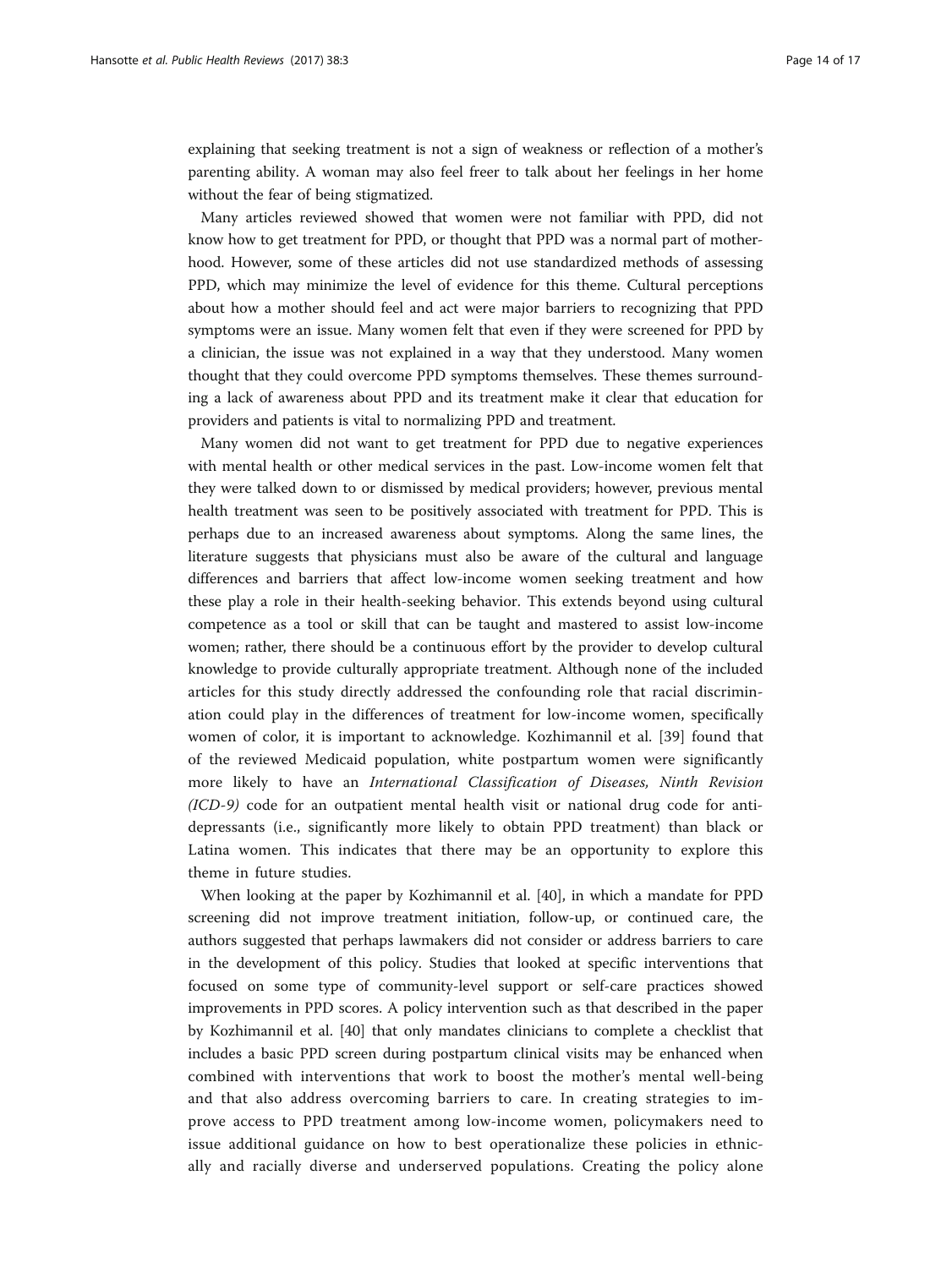without intentional focus on how it will be implemented is no benefit to those experiencing symptoms of PPD, especially those who are already underserved.

## Limitations

One limitation of this literature review was the publication bias that resulted from the limited number of studies that met the inclusion criteria. Another limitation was the generalizablility of the results or conclusions, as all articles that met the inclusion criteria for this review were conducted in Western countries. Because studies on PPD outside of Western countries did not necessarily look at the same sample population as this review, it is not possible to determine if the low-income definition used for this paper is generalizable to developing countries. It also must be noted that barriers to treatment are not the only indicator of PPD outcomes or symptoms and that not all PPD assessment tools and/or treatments are standardized or equally efficacious.

## Conclusions

Addressing the perceived barriers to mental health treatment for low-income women with PPD symptoms is crucial to increasing access to treatment and receipt of care in this population. Based on the literature examined, there is a need for providers to recognize that formal treatment must take into account the unique cultural experiences of this population and should adjust accordingly to fit the patient's needs. This may require innovative approaches that move beyond the clinical setting to communitylevel interventions in order to help dispel negative perceptions regarding PPD and support normalization of the condition. The identification of PPD by a health care worker should be done in a way that engages the patient and ensures that she understands the condition and treatment options. A practitioner should also complete PPD assessment of some type at all prenatal and postpartum visits in order to assess response trends and catch changes in depressive symptoms. More research is needed to understand ways of overcoming the barriers identified in this review. There is also the need for more studies of high evidence level to be completed on the specific population of low-income women with a positive PPD screen.

#### Acknowledgements

Not applicable.

#### Availability of data and materials

Data sharing is not applicable to this article as no datasets were generated or analyzed during the current study.

#### Funding

No funding source supported this research.

#### Authors' contributions

EH and SP carried out all steps of the literature review and drafted the article. SB edited and revised the drafts. All authors read and approved the final manuscript.

#### Competing interests

The authors declare that they have no competing interests.

#### Consent for publication

The manuscript contains no individual data, so no consent for publication was required.

#### Ethics approval and consent to participate

No ethics review was sought for this literature review as it relied exclusively on published/publicly reported literature.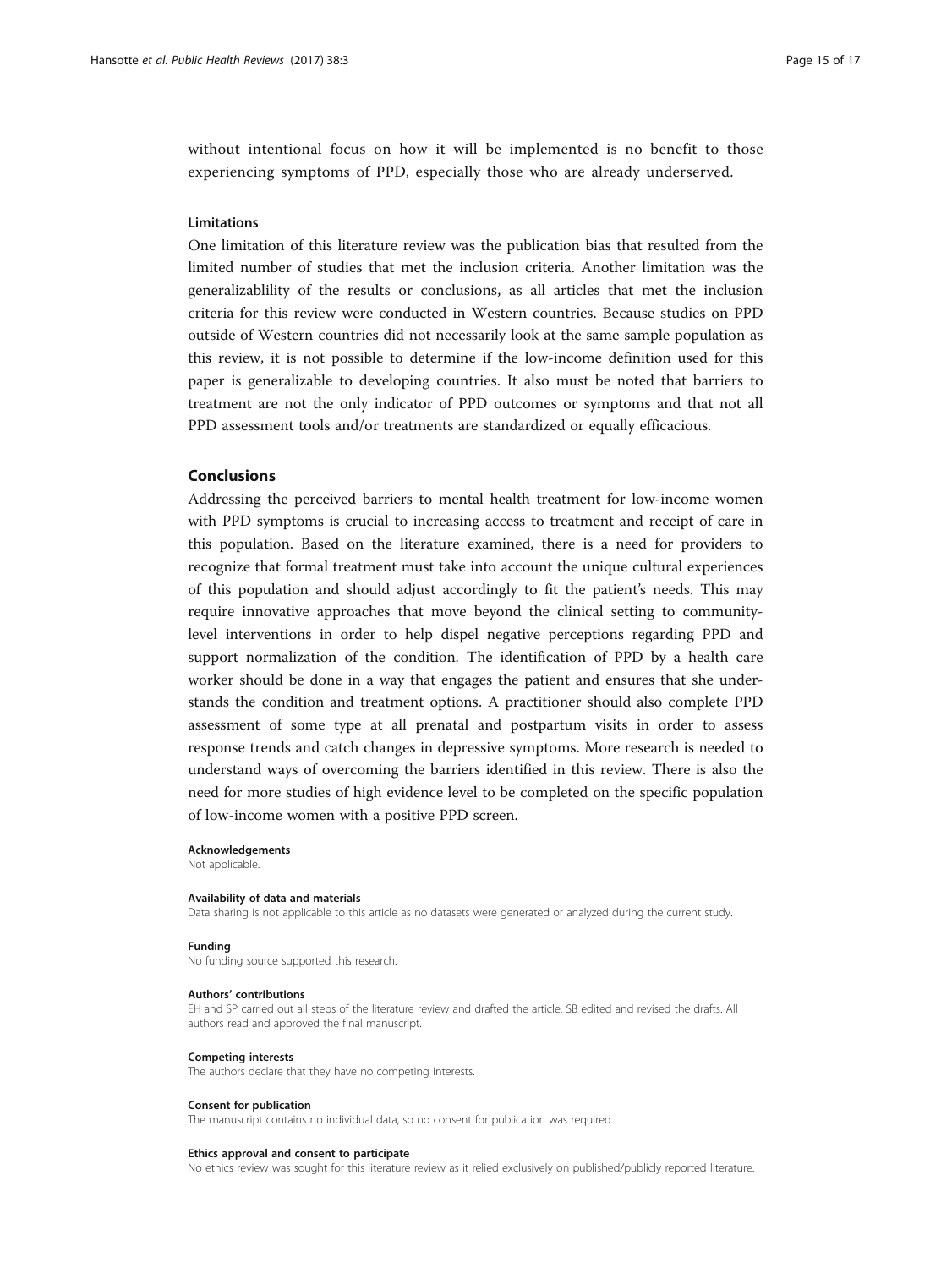#### <span id="page-15-0"></span>Author details

1 Department of Health Policy and Management, Indiana University Richard M Fairbanks School of Public Health at IUPUI, 1050 Wishard Blvd, Indianapolis, IN 46202, USA. <sup>2</sup>Department of Applied Health Science, Indiana University School of Public Health, 1025 E. 7th Street, Suite 111, Bloomington, IN 47405, USA.

Received: 14 September 2016 Accepted: 18 January 2017 Published online: 31 January 2017

#### References

- 1. Dolbier CL, Rush TE, Sahadeo LS, Shaffer ML, Thorp J, Community Child Health Network Investigators. Relationships of race and socioeconomic status to postpartum depressive symptoms in rural African American and non-Hispanic white women. Matern Child Health. 2013;17(7):1277–87.
- Basich MJ, Carey LK, Conway AE, Mounts KO. Perinatal depression: a health marketing campaign to improve screening. Nurs Womens Health. 2010;14(1):20–33.
- 3. Beck CT. Theoretical perspectives of postpartum depression and their treatment implications. MCN Am J Matern Child Nurs. 2002;27(5):282–7.
- 4. Driscoll JW. Postpartum depression: the state of the science. J Perinat Neonatal Nurs. 2006;20(1):40–2.
- 5. Adiobun OA. Postnatal depression in primary care populations in Nigeria. Gen Hosp Psychiatry. 2006;28(2):133–6.
- 6. Adewuya AO, Eegunranti AB, Lawal AM. Prevalence of postnatal depression in Western Nigerian women: a controlled study. Int J Psychiatry Clin Pract. 2005;9(1):60–4.
- 7. Tandon SD, Leis JA, Mendelson T, Perry DF, Kemp K. Six-month outcomes from a randomized controlled trial to prevent perinatal depression in low-income home visiting clients. Matern Child Health. 2014;18(4):873–81.
- 8. Agoub M, Moussaoui D, Battas O. Prevalence of postpartum depression in a Moroccan sample. Arch Womens Ment Health. 2005;8(1):37–43.
- 9. Patel V, Rodrigues M, DeSouza N. Gender, poverty, and postnatal depression: a study of mothers in Goa. India Am J Psychiatry. 2002;159(1):43–7.
- 10. Logsdon MC, Wisner K, Billings DM, Shanahan B. Raising the awareness of primary care providers about postpartum depression. Issues Ment Health Nurs. 2006;27(1):59–73.
- 11. Meltzer-Brody S. New insights into perinatal depression: pathogenesis and treatment during pregnancy and postpartum. Dialogues Clin Neurosci. 2011;13(1):89–100.
- 12. Canuso R. Maternal depression: the "dual" diagnosis of mother and child. Issues Ment Health Nurs. 2008;29(7):785–7.
- 13. Brown-Bowers A, McShane K, Wilson-Mitchell K, Gureyich M. Postpartum depression in refugee and asylumseeking women in Canada: a critical health psychology perspective. Health (London). 2015;19(3):18–35.
- 14. Pooler J, Perry DF, Ghandour RM. Prevalence and risk factors for postpartum depressive symptoms among women enrolled in WIC. Matern Child Health. 2013;17(10):1969–80.
- 15. Beeber L, Holditch-Davis D, Belyea M, Funk S, Canuso R. In-home intervention for depressive symptoms with lowincome mothers of infants and toddlers in the United States. Health Care Women Int. 2004;25(6):561–80.
- 16. Liu CH, Troncik E. Do patient characteristics, prenatal care setting, and method of payment matter when it comes to provider-patient conversations on perinatal mood? Matern Child Health. 2012;16(5):1102–12.
- 17. Beck CT. Postpartum depression: a metasynthesis. Qual Health Res. 2002;12(4):453–72.
- 18. O'Hara MW, McCabe JE. Postpartum depression: current status and future directions. Annu Rev Clin Psychol. 2013;9:379–407.
- 19. Miller LJ. Postpartum depression. JAMA. 2002;287(6):762–5.
- 20. Robertson E, Celasun N, Stewart DE. Risk factors for postpartum depression. In: Stewart DE, Robertson E, Dennis
- CL, Grace SL, Wallington T, editors. Postpartum depression: literature review of risk factors and interventions. 2003. 21. Robinson GE, Stewart DE. Postpartum psychiatric disorders. CMAJ. 1986;134(1):31–7.
- 22. Held L, Rutherford A. Can't a mother sing the blues? Postpartum depression and the construction of motherhood in late 20<sup>th</sup>-century America. Hist Psychol. 2012;15(2):107-23.
- 23. Godderis R. A tricky object to classify: evidence, postpartum depression and the DSM-IV. J Hist Behav Sci. 2013;49(2):123–41.
- 24. Surkan PJ, Gottlieb BR, McCormick MC, Hunt A, Peterson KE. Impact of a health promotion intervention on maternal depressive symptoms at 15 months postpartum. Matern Child Health J. 2012;16(1):139–48.
- 25. Letourneau N, Duffett-Leger L, Stewart M, Hegadoren K, Dennis CL, Rinaldi CM, Stoppard J. Canadian mothers' perceived support needs during postpartum depression. J Obstet Gynecol Neonatal Nurs. 2007;36(5):441–9.
- 26. McGarry J, Kim H, Sheng X, Egger M, Baksh L. Postpartum depression and help-seeking behavior. J Midwifery Womens Health. 2009;54(1):50–6.
- 27. Chaundron LH, Kitzman HJ, Peifer KL, Morrow S, Perez LM, Newman MC. Self-recognition of and provider response to maternal depressive symptoms in low-income Hispanic women. J Women's Health. 2005;14(4):331–8.
- 28. Abrams LS, Doring K, Curran L. Barriers to services use for postpartum depression symptoms among low-income ethnic minority mothers in the United States. Qual Health Res. 2009;19(4):535–51.
- 29. Logsdon MC, Hines-Martin V, Rakestraw V. Barriers to depression treatment in low-income, unmarried, adolescent mothers in a southern, urban area of the United States. Issues Ment Health Nurs. 2009;3(7):451–5.
- 30. Broom MA, Ladley AS, Rhyne EA, Halloran DR. Feasibility and perception of using text messages as an adjunct therapy for low-income, minority mothers with postpartum depression. JMIR Ment Health. 2015;2(1):e4.
- 31. Price SK, Proctor EK. A rural perspective on perinatal depression: prevalence, correlates, and implications for help-seeking among low-income women. J Rural Health. 2009;25(2):158–66.
- 32. Crockett K, Zlotnick C, Davis M, Payne N, Washington R. A depression preventive intervention for rural low-income African-American pregnant women at risk for postpartum depression. Arch Womens Ment Health. 2008;11(5–6):319–25.
- 33. Song D, Sands RG, Wong YL. Utilization of mental health services by low-income pregnant and postpartum women on medical assistance. Women Health. 2004;39(1):1–24.